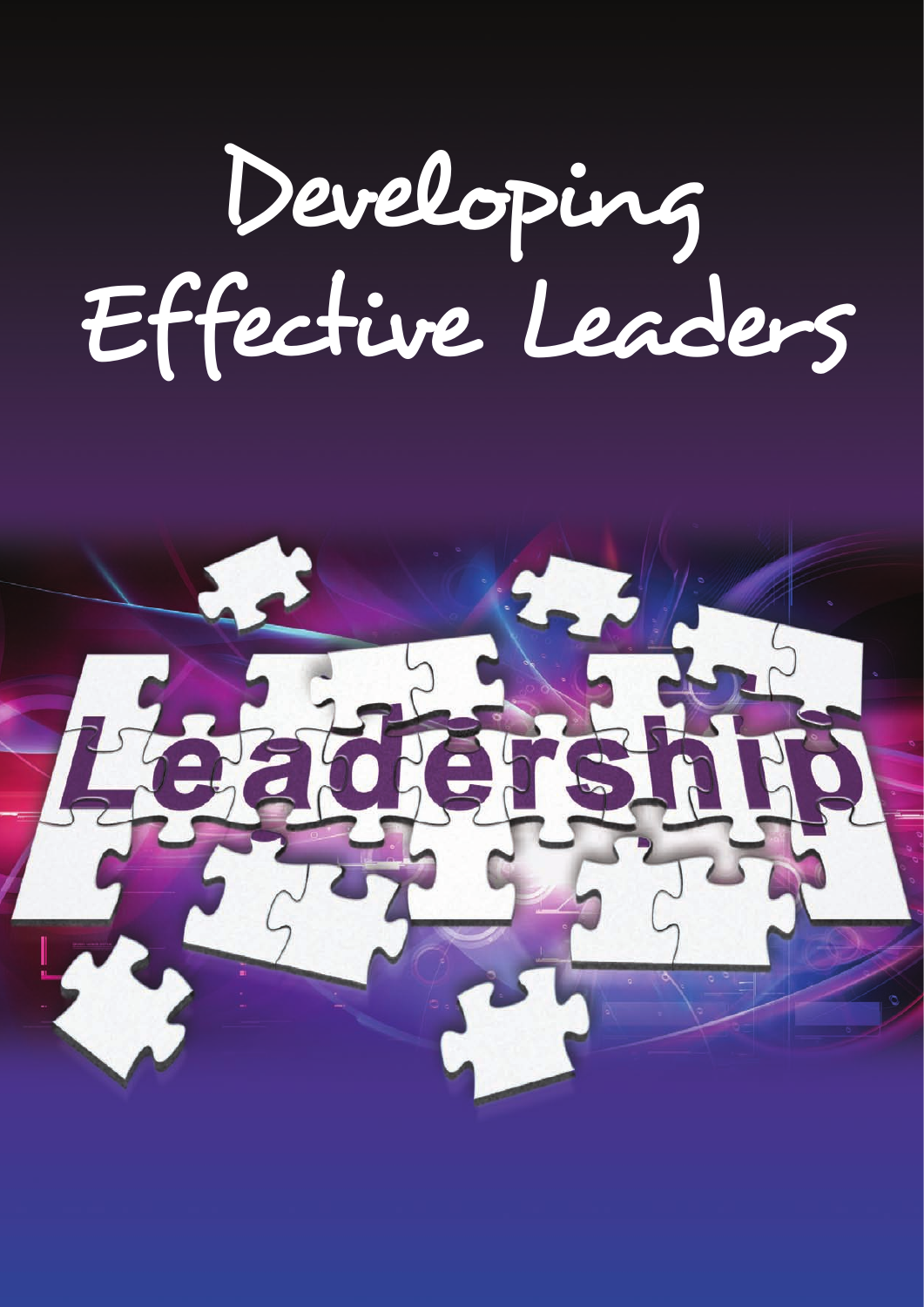Developing Effective Leaders

- » Do you have enough leaders to achieve the vision that God has given you?
- » Is your desire to produce not only more but better leaders?
- » Do you want an easy to use in-house leadership training process that delivers structured learning, practical application and specific evaluation?
- » Would you benefit from a process that is flexible enough to begin where a person is and robust enough to take any individual on an effective journey of growth?
- » Are you ready to use a leadership development process that has a dynamic coaching relationship rather than a static education system as its foundation?

Start with the premise that the function of leadership is to produce more leaders, not more followers.

–RALPH NADER

Many Christian leaders today are keenly aware of the need for more and better leaders. Though some people may be "born leaders", people are rarely born good leaders. Becoming a good leader is something that must be developed. Effective leaders don't fall from heaven; they are grown on earth.

The Developing Effective Leaders Process is a unique easy-to-use inhouse leadership training process that delivers structured learning, practical application and specific evaluation to ensure that the existing leadership of a local church has the resources to produce more and better leaders.

The process which is flexible enough to begin where a person is and robust enough to take any individual on an effective journey of growth covers two foundational aspects of leadership: the **Leadership Development Process** and the **Key Leadership Competencies**.

# Leadership Development Process

To achieve the best results from this process it is important to understand the design structure. This design structure can be best illustrated by looking at the structure of a news paper article. In a newspaper article the editor tells the story three different ways.

» **The Headline**

A brief, sharp statement of the story's essential facts.

- » **The Lead Line** A summary of the main facts using who, what, when, where, why or how
- » **The Story** Supporting paragraphs that go into more detail about the topic, often including quotes and interesting facts

The Leadership Development Process is designed to convey the leadership story in three different ways through the following three resources.





If you would like more information about Developing Effective Leaders Training, **INFOCUS** If you would like more information ab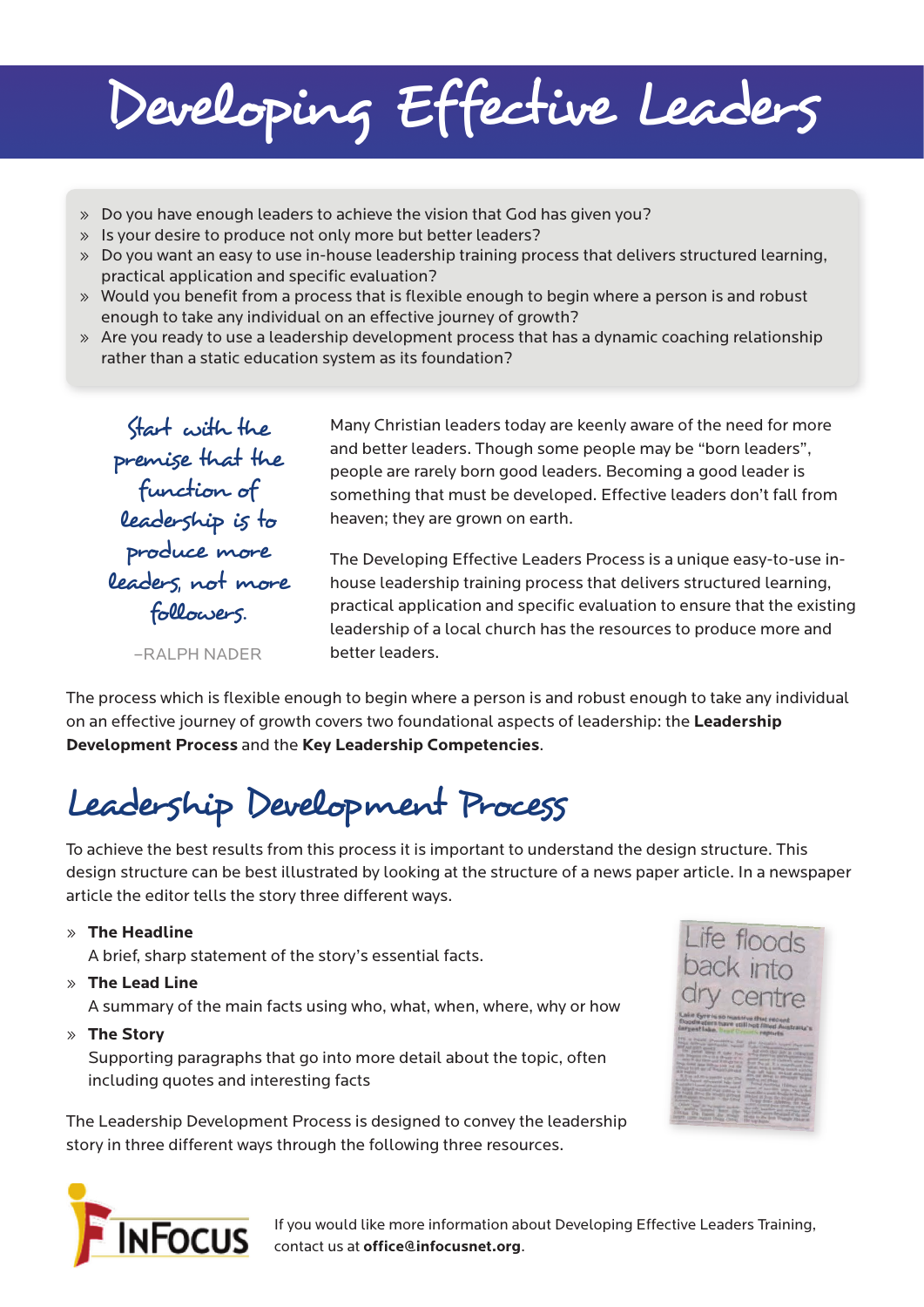## **1. The Effective Leadership Storyboard** (The Headline)

*A brief, sharp overview of the development process for effective leadership.* 

Modelled on the story board used to create movies, this resource is comprised of the eleven key stages for developing effective leaders and includes sub topics supported by key bullet points as well as full colour diagrams. Using a continuous improvement cycle that consists of Prepare, Organise, Implement and Review, this resource is an overview of the complete **Leadership Development Process** on one sheet. It is designed as a simple visual process as well as a coaching tool for working with potential leaders.



#### **The eleven key stages for Developing Effective Leaders:**

- » Know yourself
- » Understand your team
- » Assess team capabilities
- » Agree on leadership ground rules
- » Provide directional clarity
- » Set tangible goals and targets
- » Lead by example
- » Take measured risks
- » Appraise team performance
- » Recognise and celebrate success
- » Invite feedback and adjust style

## **2. The Leadership Skill Builder Booklet** (The Lead Line)

*A summary of the key stages of the development process for effective leadership.*

The Leadership Skill Builder is a 12 page black and white booklet (with colour front and back cover) designed to provide a quick summary of the leadership process but at a deeper level than the story board. The Template on the back introduces potential leaders to the concept of Personal Action Plans as well as accountability through coaching. The Skill Builder Booklet can be used as a self study tool, a workbook for a simplified training course or for general coaching/mentoring.

#### **The summary of the key stages of Developing Effective Leaders:**

- » Learn
- » Empower
- » Assess
- » Decide
- » Evaluate
- » Review







If you would like more information about Developing Effective Leaders Training, contact us at **office@infocusnet.org**.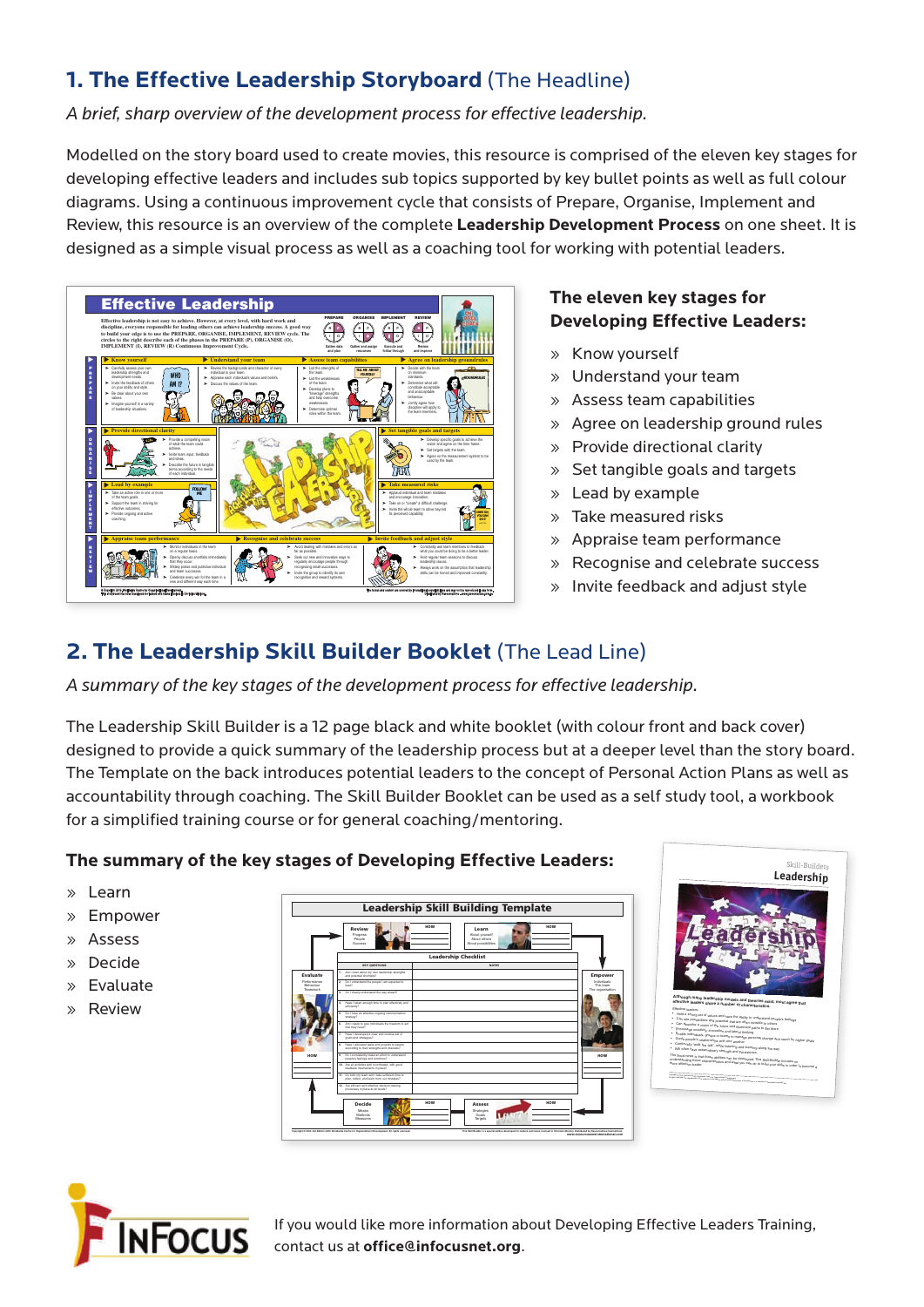## **3. The Effective Leadership One-Page-Coach® Training System** (The Story)

*The detail of the key stages of the development process for effective leadership.*

The One-Page-Coach® Training System on Effective Leadership provides a detailed look at the subject of leadership development and can be used with either small or large teams. It examines different leadership theories and styles to determine what action might be taken to improve personal leadership skills and achieve leadership effectiveness.

#### **Learning outcomes**

- » Identify the four stages of the effective leadership cycle (Prepare, Organise, Implement and Review)
- » Recognise the characteristics of effective leadership strategies and actions
- » Learn some personal skills and behaviours that might assist in achieving your own future leadership goals.

#### **Course content**

- » Know yourself
- » Understand your team
- » Assess team capabilities
- » Agree on leadership groundrules
- » Provide directional clarity
- » Set tangible goals and targets
- » Lead by example
- » Take measured risks
- » Appraise team performance
- » Recognise and celebrate success
- » Invite feedback and adjust style

#### **Training system contents**

- » An introductory section on how to use the whole package
- » A suggested course timetable
- » A colour A4 sized version of the storyboard
- » Background train-the-trainer notes and a pre-course trainer checklist
- » A thorough Facilitator's Guide on the topic with discussions, exercises, case studies and role plays for interactive learning
- » Reproducible participant handouts
- » A CD with electronic flash slides for delivery of course contents
- » Action planning documents with both participant and facilitator feedback sheets
- » 5 copies of the comprehensive Participant Workbook designed for use with the One Page Coach® package. These workbooks are the only additional material needed to run a course again and again.



If you would like more information about Developing Effective Leaders Training, **INFOCUS** If you would like more information at



#### **Effective Leadership**

Participant Workbook

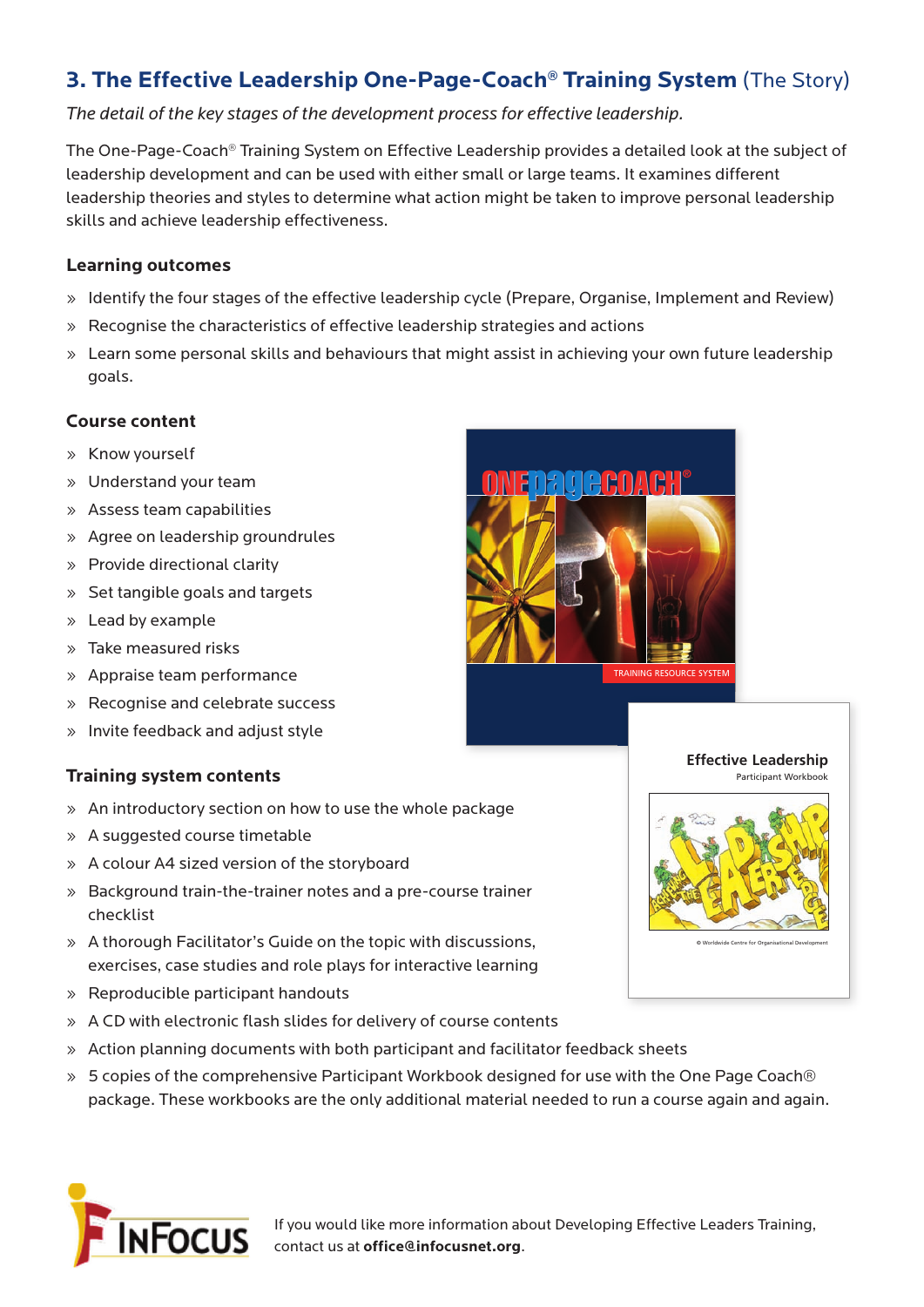# Key Leadership Competencies

The second important foundation of leadership development is Key Leadership Competencies. Although there are different views about what constitutes leadership effectiveness, it is possible to name the key competencies which most good leaders will draw from to a greater or lesser extent.

#### **Effective leadership…**

- » **Is driven from a strong set of values and 'intelligence' about people's feelings**  (Emotional Intelligence)
- » **Sees possibilities and potential that is often invisible to others** (Conceptual Skills)
- » **Describes a vision of the future and illuminates paths to get there** (Clarity of Direction)
- » **Encourages creativity, innovation and lateral thinking** (Creativity Skills)
- » **Enables individuals and teams or groups of people to manage personal change and reach for higher goals** (Teamwork Ability)
- » **Starts and ends with the guiding of people's relationships with one another** (Empowerment Ability)
- » **Continually 'walks the talk' and listens and learns in the journey** (Communication Skills)
- » **Often consists of extraordinary strength and persistence** (Persistence Skills).

While there is no single competency or skill from this list that will result in effective leadership, all the competencies together, rather like the pieces of a jigsaw puzzle, result in a picture of effective leadership that will impact on an individual's ability to lead self and others in a range of different situations including a large group of people, a small group, a small team, or just a short term team working on a specific project.



These core competencies are the basis used by the Worldwide Centre of Organisational Development in the development of the Leadership Effectiveness Profile and are expressed in the following way:

- » Emotional intelligence
- » Contextual thinking
- » Directional clarity
- » Creative assimilation
- » Change orchestration
- » People enablement
- » Reciprocal communication
- » Driving persistence

**The Leadership Effectiveness Profile Resource Guide** explains the underpinning structure of the eight key competencies identified in the profile and establishes the concept that 'everyone who aspires to lead can learn to do it better'. The guide's primary aim is to aid facilitators in providing structured feedback either one-on-one or in a group situation. It can be flexibly used as part of a wider programme incorporating the profile or as a stand alone module addressing how to develop leadership style and practice. This facilitator's guide is 52 pages in length and supplies clear explanations of how to administer the accompanying instrument, interactive exercises and discussion catalysts.